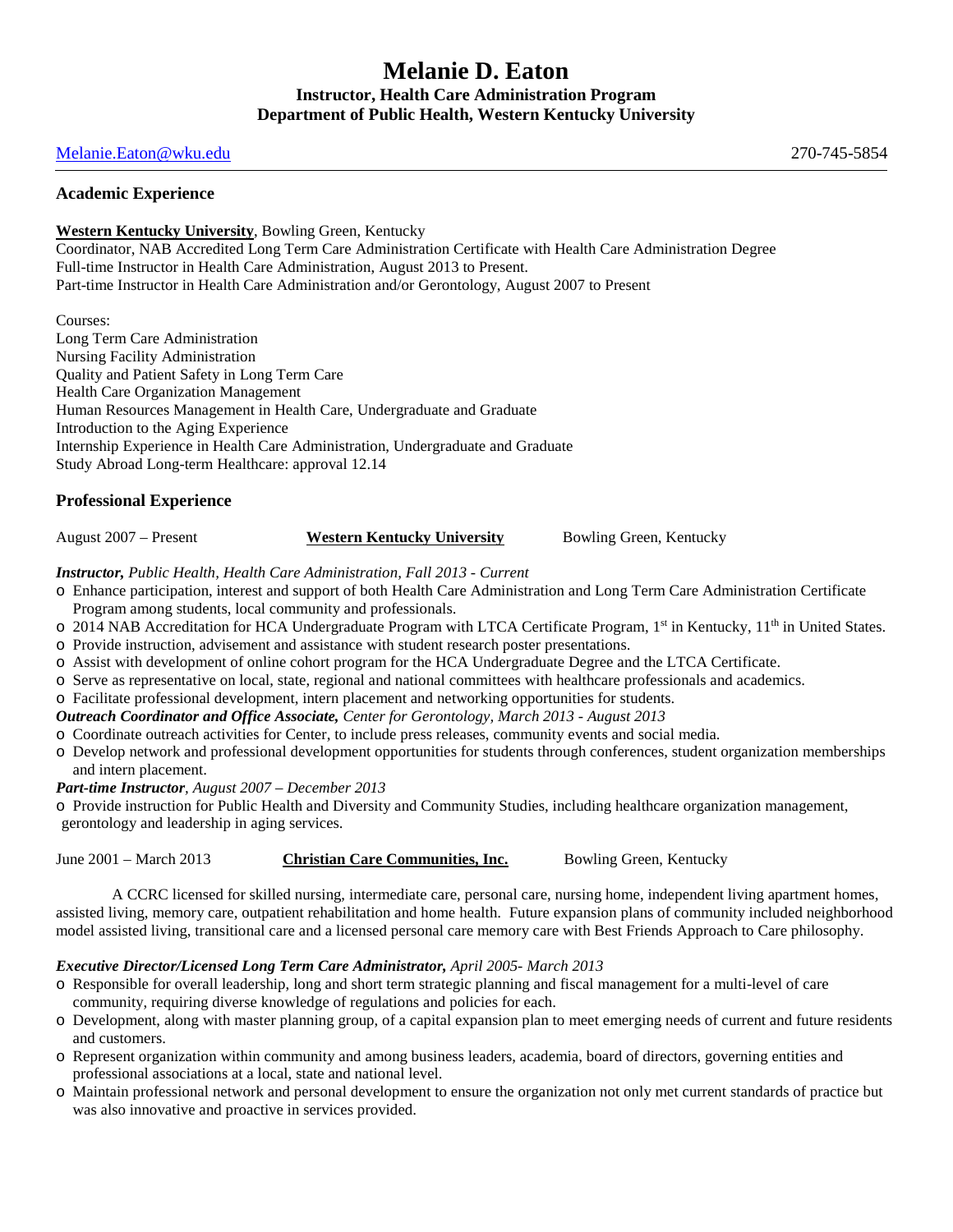### *Licensed Long Term Care Administrator, June 2003- April 2005*

- o Develop business plans to achieve desired results and assure operational needs of facility and its participants are met 24 hours a day, 7 days a week with an adequately trained, motivated and stable workforce.
- o Direct facility during all surveys to include office of inspector general, CMS, OSHA, health department, life safety code, wage and hour and fire marshal.
- o Maintain systems and controls to safeguard company assets, generate accurate budgets and produce reliable information and reports.
- o Ongoing development and support of fundraising opportunities to supplement operations deficits, meet resident and staff needs, and build relationships and awareness with community supporters. Examples of these programs include an annual golf fundraiser that has occurred 6 years and is ongoing, a Pastoral Care Endowment Fund and an Employee Annual Giving campaign. Other campaigns that have been successful in obtaining funds for smaller initiatives include a giving campaign for Chapel furniture and music equipment, a 3 year staff sponsored fish fry to purchase resident common space furniture, Heart for Alzheimer's Valentine Dinner in which proceeds are given to Alzheimer's research, Family to Family Ministry Program and Annual Resident Christmas Giving.
- o Develop initiatives and align new opportunities for expansion of services to achieve an increase in revenue and in response to organization goals and objectives.
- o Serve a key role on the master plan committee for a 10+ million dollar expansion to existing facilities. The expansion includes three new levels of care to include assisted living, memory care and TCU, requiring development of policies and procedures, client and clinical service plans, operation budgets marketing plan and materials for each of these new levels. As the onsite Director, this has required the development of back of the house FFE budget, capital equipment testing and selection, review and approval of all architectural renderings and elevations, determination of programming needs and philosophy of care, staff budget development, approval of interiors front of the house selections, general contractor selection, and all applications for licensure and certificate of need.
- o Innovation in my field that subsequently received recognition for those achievements; some of those awards include the prestigious KYIQ, Best Places to Work in KY, articles in national publications on self-scheduling and restaurant style dining programs and LeadingAge KY Administrator of the Year.
- o Continue to seek opportunities to grow professionally and also guide organization to new and exciting programs. Efforts to strengthen the relationship with the local university has lead to a dramatic increase in student volunteers from various departments and social groups, development of a certificate of aging services, internships, creation of onsite Administrator in Training position and service as a part-time instructor and advisory committee member for the health care administration program

### *Director of Admissions and Program Services, June 2001- June 2003*

- o Raised facility census from 72% to 96% with all growth in private pay and Medicare payer source.
- o Supervision and hiring of activities staff, production of calendars for IL and NF and guided community to focus on healthy aging as part of that program, requiring activity staff to become certified personal trainers and Silver Sneakers certified with falls prevention education and programming.

| January 2000 - December 2000 | <b>Wyoming Health Council</b> | Laramie, Wyoming |
|------------------------------|-------------------------------|------------------|
| <b>Assistant Director</b>    |                               |                  |

- o Submit grant proposals and provide oversight of federal grant funds distribution to 22 public health clinics and 13 family planning clinics within the state.
- o Grant oversight for Migrant Health Workers and Family Planning federal grants.

### **Education**

#### **Western Kentucky University,** Bowling Green, KY Master of Business Administration, May 2003

Bachelor of Science, Health Care Administration, December 1999

### **Professional Service and Activities**

National Continuing Education Review Service (NCERS) Committee, NAB, 08/2015 – Current The Academy of Long Term Care Leadership and Administration, ACHCA, 02/2015 - Current Academic Forum Co-Chair, NAB, 2014- 2016 Education Committee, NAB, 2013 – Current Academic Accreditation Site Visitor, NAB, 2014-Current National Mentoring Program, American College of Health Care Administrators (ACHCA), 2014 National Practice Analysis Task Force, National Association for Long Term Care Administrators Board (NAB), 2013-2014 Federal Nursing Home Administrator Exam Item Writer, NAB, 2013- Current Federal Nursing Home Administrator Exam Committee, NAB, 2013-2014 Student Affiliation Work Group, ACHCA, 2013 Student Poster Exhibition Work Group, ACHCA, 2013- 2016 District III Annual Conference Planning Committee, ACHCA, 2013-2016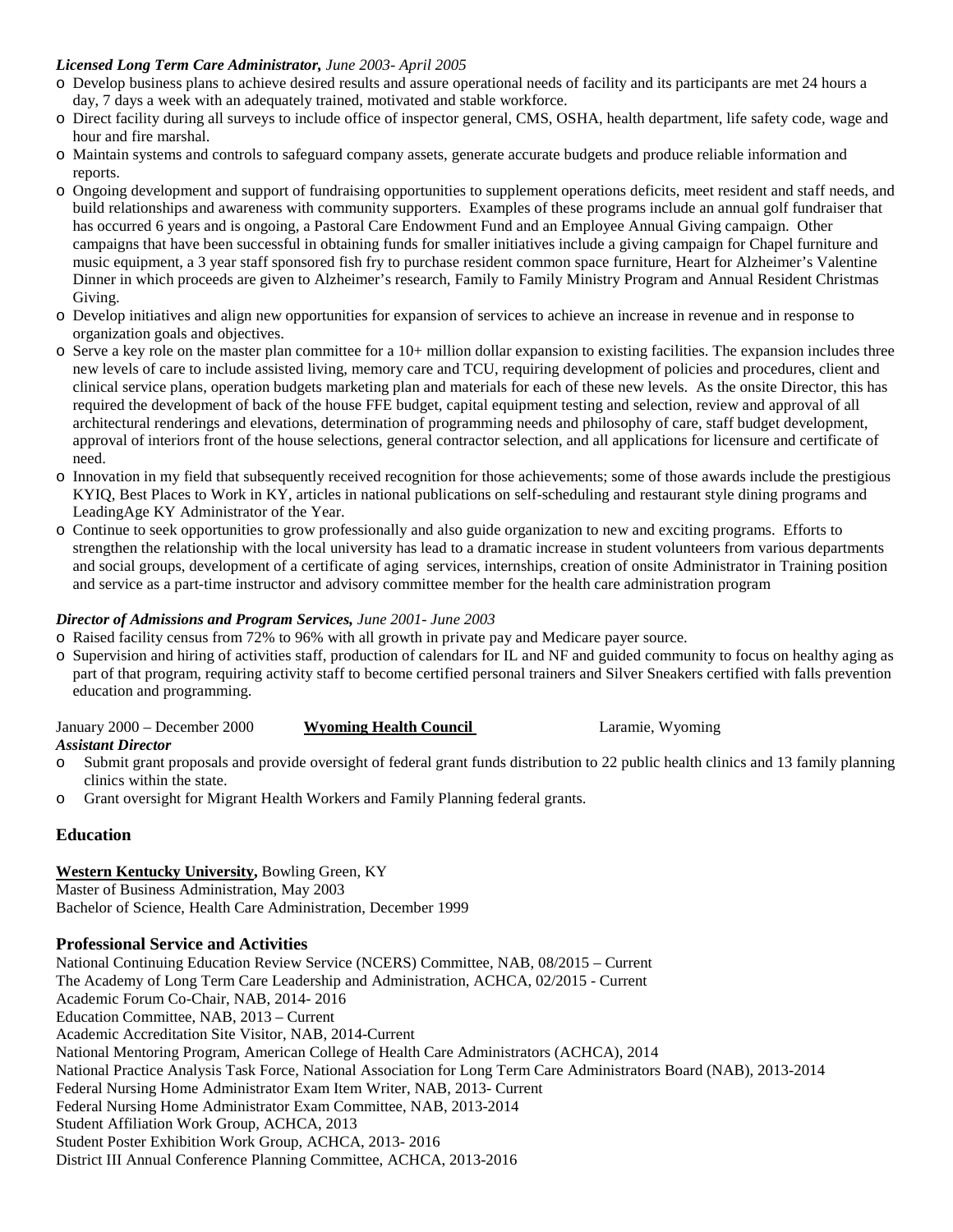Newsletter Committee, ACHCA KY Chapter, 2013 - 2015 Certification Exam Item Writer Drive, ACHCA, 2013 Judge, Facility of the Year, KAHCF, 2014 Judge, Northern Bluegrass District Facility of the Year, KAHCF, 2013 Department of Public Health HCA Advisory Committee, Western Kentucky University, 2008 to 2013 American College of Health Care Administrators, Member, 1999 to present Statewide Public Relations Committee, LeadingAge KY, 2004 -2010 Statewide Education Program Committee, LeadingAge KY, 2009 to 2012

### **Licenses and Certifications**

State Registered Nurse Aide certification, 2011 - present Certified Nursing Home Administrator, 2010 – present ServSafe Certification, 2008 Licensed Nursing Home Administrator, Kentucky, 2003 - present

#### **Community Activities**

Habitat for Humanity, 2009 - 2010 Hurricane Katrina Relief Volunteer, 2005 Governmental Relations Committee, Bowling Green Chamber of Commerce, 2005 Leadership Bowling Green Graduate, Bowling Green Chamber of Commerce, 2005 Day Chair, Leadership Bowling Green 2006 – 2010 Board of Directors, Leadership Bowling Green 2009-2010 STEP Program Day Chair, Leadership Bowling Green, 2006 - 2010

#### **University Activities and Faculty Development**

District III Regional Conference, ACHCA, Florence, IN (with 11 students), 2018 NAB Mid-Year Meeting, 2016 Education Leadership Doctoral Program, Organization Leadership, WKU, 2014 – Current Student Research Poster Presentation Advisement (2 students) and Attendee, ACHCA National Convocation, Philadelphia, 2016 LeadingAge Annual Conference and Exposition, Boston, MA (with 4 students), 2015 NAB Mid-Year Meeting, Naples, FL, 2015 Student Research Poster Presentation Advisement (5 students) and Attendee, ACHCA National Convocation, San Antonio, TX, 2015 District III Regional Conference, ACHCA, Rising Sun, IN (with 6 students), 2015 Online Instructor Training, DELO, 2015 NAB Mid-Year Meeting, San Francisco, CA, 2014 Student Research Poster Presentation Advisement (1 student) and Attendee (with 7 students), KAHCF Annual Conference, Louisville, KY, 2014 LeadingAge Annual Conference and Exposition, Nashville, TN (with 8 students), 2014 Student Success Summit, 2014 NAB Annual Meeting, Louisville, KY, 2014 Student Research Poster Presentation Advisement (3 students), ACHCA National Convocation in Las Vegas, NV, 2014 District III Regional Conference, ACHCA, Rising Sun, IN (with 10 students), 2014 NAB Accreditation for HCA Undergraduate with LTCA Certificate Program, site visit completed 02.2014 NAB Mid-Year Meeting, Sarasota, FL, 2013 ACHCA Winter Marketplace, Las Vegas, NV, 2013 Department of Public Health Web Site Manager, 2013 to Current Long Term Care Administration Certificate Program news releases and promotion The Gathering, Age-friendly Bowling Green, 2013 OU Campus Training, 2013 DELO Online Teaching Summer Camp, 2013

### **Grants and Fundraising Activities**

Migrant Health Workers, federal grant Family Planning, federal grant Energy Efficiency Block Grant, community grant Generations on the Greens Golf Fundraiser, 6 years Employee to Resident Giving Fish Fry Fundraiser, 3 years Chapel Development and Capital Fund Heart for Alzheimer's Fundraiser Walk to End Alzheimer's Planning Committee and Participant, 3 years Family to Family Ministry Program